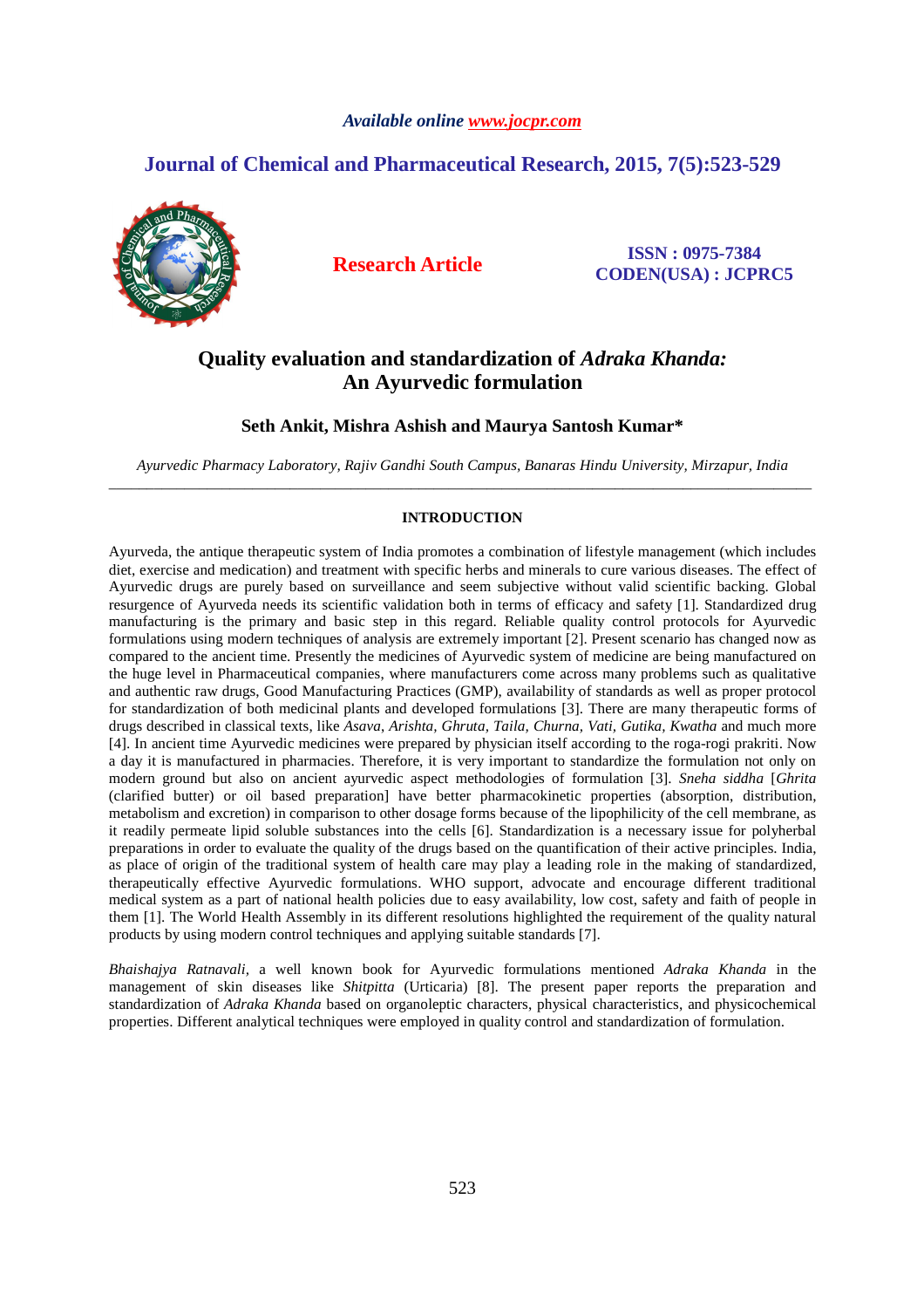# **EXPERIMENTAL SECTION**

*\_\_\_\_\_\_\_\_\_\_\_\_\_\_\_\_\_\_\_\_\_\_\_\_\_\_\_\_\_\_\_\_\_\_\_\_\_\_\_\_\_\_\_\_\_\_\_\_\_\_\_\_\_\_\_\_\_\_\_\_\_\_\_\_\_\_\_\_\_\_\_\_\_\_\_\_\_\_*

#### **Plant material**

Crude drugs were purchased from the local market of Varanasi (Uttar Pradesh) (25°20' N, 83°00' E., 80.71 mtrs. ASL) and authenticated by Prof. A. K. Singh, Professor and Head, Department of Dravyaguna, Faculty of Ayurveda, Institute of Medical Sciences, Banaras Hindu University Varanasi.

# **Method of preparation of** *Adraka Khanda*

*Adraka Khanda* was prepared as per the procedure mentioned in *Bhaishjyaratnavali* [8]. All the herbal ingredients of Pharmacopoeial quality present in the formulation were mentioned in Table 1.

| S.N. | Name           | <b>Botanical Name</b>           | Family         | <b>Part Used</b> | <b>Ouantity</b> |
|------|----------------|---------------------------------|----------------|------------------|-----------------|
|      | 1 Adraka       | Zingiber officinale Rosc.       | Zingiberaceae  | Rhizome          | $1 \text{ kg}$  |
|      | 2 Chitraka     | Plumbago zeylanica Linn.        | Plumbaginaceae | Root Bark        | 50 <sub>g</sub> |
|      | 3 Ela          | Elettaria cardamomum Maton.     | Zingiberaceae  | Fruit            | 50g             |
|      | 4 Karchura     | Curcuma zedoaria Rosc.          | Zingiberaceae  | Rhizome          | 50 <sub>g</sub> |
|      | 5 Maricha      | <i>Piper nigrum Linn.</i>       | Piperaceae     | Fruit            | 50 <sub>g</sub> |
| 6.   | Mustaka        | Cyperus rotundus Linn.          | Cyperaceae     | Rhizome          | 50 <sub>g</sub> |
|      | 7 Nagakeshara  | Mesua ferrea Linn.              | Clusiaceae     | Fruit            | 50 <sub>g</sub> |
| 8    | Patra          | Cinnamomum tamala Nees & Eberm. | Lauraceae      | Leaves           | 50 <sub>g</sub> |
|      | 9 Pippali      | <i>Piper longum Linn.</i>       | Piperaceae     | Fruit            | 50 <sub>g</sub> |
|      | 1 Pippali Mula | <i>Piper longum Linn.</i>       | Piperaceae     | Fruit            | 50 <sub>g</sub> |
|      | Shunthi        | Zingiber officinale Rosc.       | Zingiberaceae  | Rhizome          | 50g             |
|      | 1 Twaka        | Cinnamomum zeylanicum Blume.    | Lauraceae      | Bark             | 50 g            |
|      | Vidanga        | Embelia ribes Burm. f.          | Myrsinaceae    | Fruit            | 50 <sub>g</sub> |
|      | Goghrita       |                                 |                |                  | 400 g           |
|      | Godugdha       |                                 |                |                  | 2L              |
|      | Sharkara       |                                 |                |                  | $1 \text{ kg}$  |

#### **Table 1. Ingredients of Adraka Khanda**

All the raw plant materials except fresh ginger were cleaned, dried in an oven at 45ºC, tested for foreign matter and stored in the air tight containers. Further the drugs were powdered separately and sieved through sieve 85#. Then these powders were mixed thoroughly in a specified quantity to obtain a homogeneous mixture (*Prakshepa dravya*). Fresh ginger was cleaned by washing with lukewarm (40–50°C) water, peeled, and small pieces of ginger were ground into a paste using mechanical grinder. Then ginger paste was fried in Goghrita maintaining the temperature between 80 to 90°C till ginger turned brown and its typical smell emanate; after that Godugdha was added and stirred. Sugar was dissolved in the water and then the sugar solution was strained to remove the foreign particles. Sugar solution was mixed to fried ginger and heated together on a mild flame with continuous stirring till the desired thickness and consistency was obtained. After that mixture of fine powder (*Prakshepa dravya*) was added and mixed thoroughly to prepare a homogeneous blend. Then the blend was passed through 40# sieve to obtain granules which was then dried at room temperature. The granules were then packed in airtight containers.

#### **Physico-chemical evaluation**

The organoleptic characters and powder microscopy were studied as per standard procedure. Microphotographs were taken using Magnus Microscope Image Projection System (MIPS). The colour changes of the drug powder with respect to different chemical reagents were observed under short UV (λ<sub>max</sub> 254 nm) and long UV (λ<sub>max</sub> 366 nm) as per the standard procedures [9-11]. The identification and comparison of the colors was done using the standard colour index chart. Physico-chemical characters such as percentage of ash values, extractive values, pH value and pesticide contamination of *Adraka Khanda* were performed according to the official methods [12-13].

# **Preliminary phytochemical evaluation**

The 5 g of formulation was extracted individually with methanol, hexane, chloroform, ethyl acetate and water (100 mL each) using cold maceration process for 24 h (frequent shaking for 6 h and then permitted to stand for 18 h). The extracts were filtered and concentrated in rotary evaporator (Perfit India, Pvt. Ltd.) below 60°C to generate the extracts of *Adraka Khanda* and were finally stored in dessicator for further studies. Preliminary phytochemical screening for the presence of various phytoconstituents such as alkaloids, carbohydrate, steroids, glycosides, saponins, terpenoids, phenolics, flavonoids and protein were carried out by using standard procedures [14-15]. Presence of phytochemicals was further confirmed using thin layer chromatography (TLC). Silica gel 60  $F_{254}$  was used as stationary phase [16] and mixture of different solvents as Mobile phases.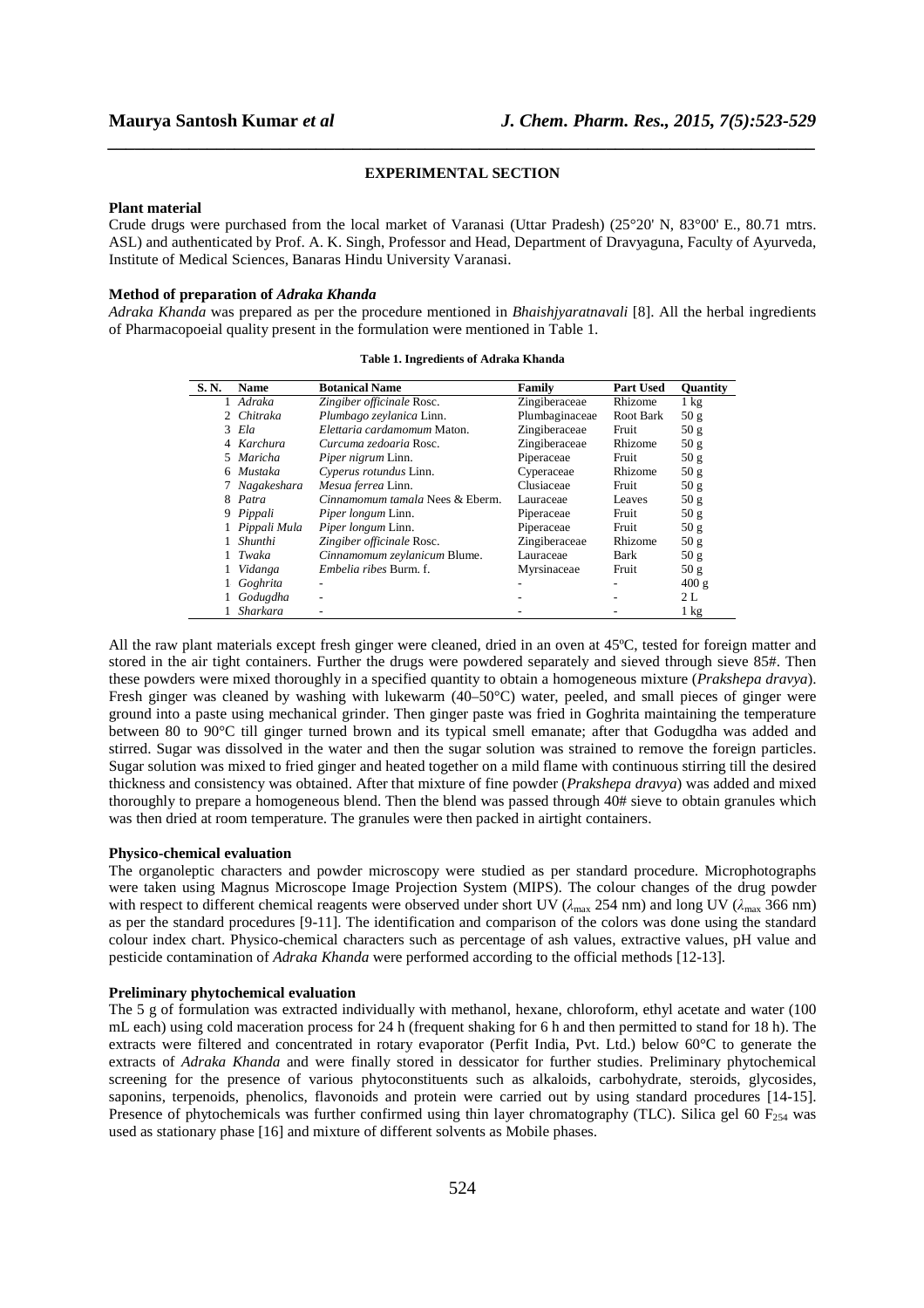### **Determination of Saponification value**

Dissolve 40 g of potassium hydroxide in 20 mL water and alcohol was added to make 1,000 mL. It was allowed it to stand overnight and the clear supernatent was poured off. About 2 g of the substance was then weighted in a tared 250 mL flask and 25 mL of the alcoholic solution of potassium hydroxide was added. It was then attached to a reflux condenser and boiled on a water-bath for one hour, frequently rotating the contents of the flask. The mixture of then cooled and 1 mL of solution of phenolphthalein was added after that the excess of alkali has been titrated with 0.5 N hydrochloric acid. Note the number of mL required **(a)** Repeat the experiment with the same quantities of the same reagents in the manner omitting the substance [17]. Note the number of mL required **(b)** Calculate the saponification value from the following formula

*\_\_\_\_\_\_\_\_\_\_\_\_\_\_\_\_\_\_\_\_\_\_\_\_\_\_\_\_\_\_\_\_\_\_\_\_\_\_\_\_\_\_\_\_\_\_\_\_\_\_\_\_\_\_\_\_\_\_\_\_\_\_\_\_\_\_\_\_\_\_\_\_\_\_\_\_\_\_*

Saponification Value =  $(b-a) \times 0.02805 \times 1000$ / W

Where 'W' is the weight in g of the substance taken.

# **Quantification of phytoconstituents**

Various phytochemicals present in the *Adraka Khanda* was quantified for total phenolic [18], total tannin [19], flavonoid and flavonol content [20].

# **Total phenolic compound analysis**

Quantification of total polyphenol was done by Folin-Ciocalteu (FC) assay method with Gallic acid as a reference standard. 1.0 mL of extract solution (10 mg/mL) was mixed with 0.8 mL of 2% Na<sub>2</sub>CO<sub>3</sub> and 1.0 mL of FC reagent (diluted 1:10 with de-ionized water). Further water- methanol (4:6) was used as diluting agent to make the volume up to 10 mL. The solution was allowed to stand for 30 min then absorbance was measured at 765 nm using spectrophotometer. The total phenolic content was expressed in mg/g gallic acid equivalent (GAE) of dry extract [18].

# **Total tannin estimation**

0.5 mL of extract solution (10 mg/mL) was mixed with 0.8 mL of 2%  $Na<sub>2</sub>CO<sub>3</sub>$  and 5.0 mL of Folin- Denis reagent (FD). The volume was made up to 100 mL. The mixture was mixed well and kept on room temperature for 30 min then measured the absorbance at 760 nm. Total tannin content as expressed as mg tannic acid equivalent /100 g of sample [19].

### **Determination of total flavonoids**

Dowd method was adapted for quantitative estimation of the total flavonoid content. 5.0 mL of extract solution (10) mg/mL) was mixed with 5.0 ml of 2% aluminium trichloride (AlCl<sub>3</sub>) in methanol and kept for 10 min. Absorbance was taken at 415nm. A blank solution contains extract and methanol was used for comparison. Total flavonoid content is expressed as g of rutin equivalents / 100 g of sample [20].

### **Microbial Contamination**

Microbial contamination and total viable aerobic count were determined in 1 month old sample using Mac. Conkey and soyabean-casein digest mediums as per method described by WHO [13].

# **Heavy Metal Analysis and Pesticide Residue Evaluation**

Wet digestion method was adopted for sample preparation. 2 g of the sample was treated with 10 mL of HNO<sub>3</sub> v/v in a 100 mL beaker. It was then kept on a hot plate at 95°C until it was free from brown fumes of nitric acid. 5 ml of concentrated nitric acid was added after cooling and further heated for 30 min at 95°C. This last step was repeated and reduced the volume of solution to about 5 ml without boiling. It was cooled and added with 2 ml of deionized water and 3 mL of hydrogen peroxide (30 % v/v). When reaction was completed, the solution was added with 5 mL of conc. HCl, 10 mL of deionized water and heated for 15 min. The solution was cooled and finely diluted up to 50 ml with water. The digested solutions were analyzed through AAS (Atomic absorption spectroscopy) (Shimadzu‒AA6300). Each sample was tested thrice. The limits of quantification will be lead (10ppm), arsenic (3ppm), mercury (3ppm) and cadmium (3ppm) [21]. Pesticide residue was evaluated as per WHO guideline [13, 22].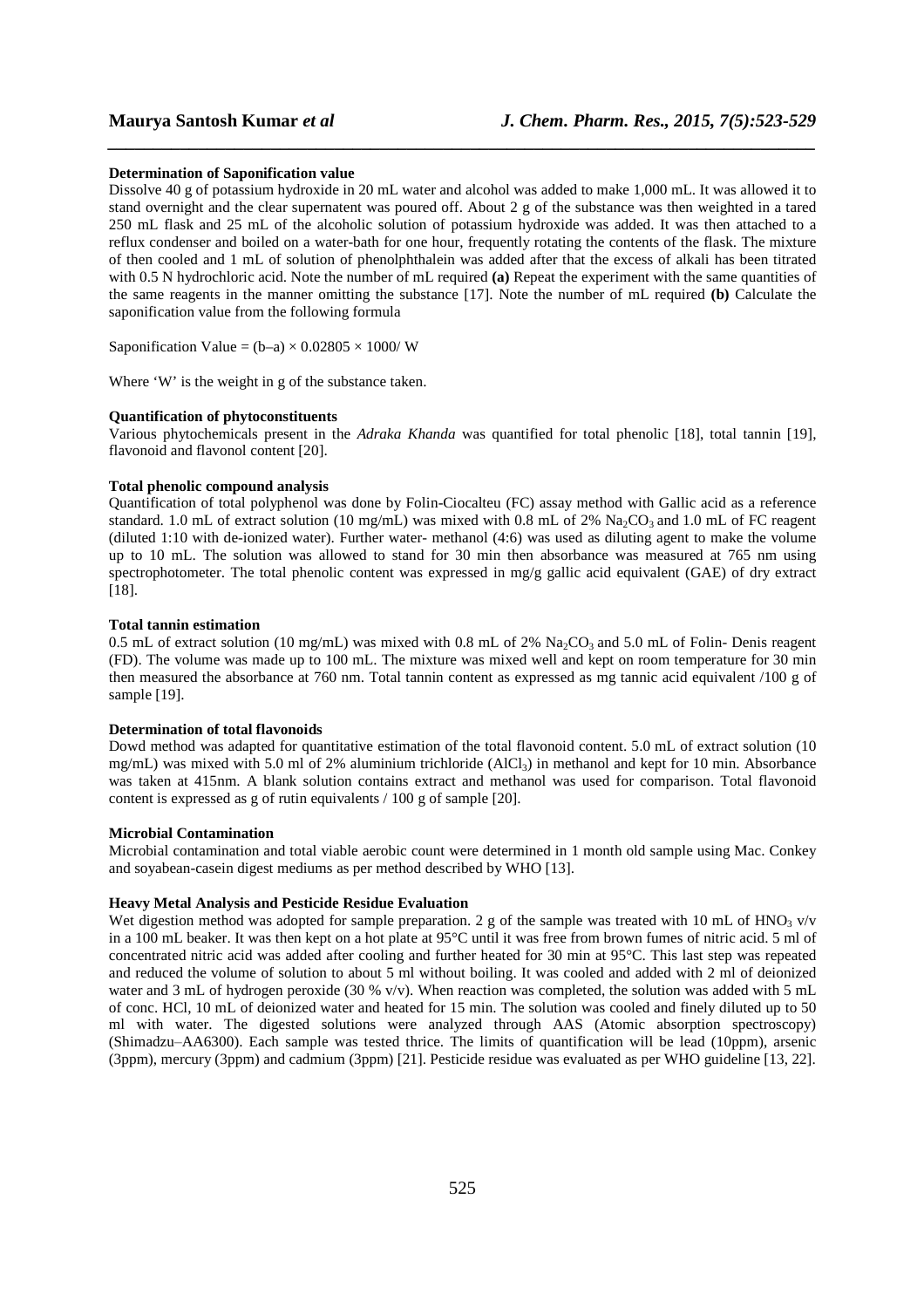# **RESULTS AND DISCUSSION**

*\_\_\_\_\_\_\_\_\_\_\_\_\_\_\_\_\_\_\_\_\_\_\_\_\_\_\_\_\_\_\_\_\_\_\_\_\_\_\_\_\_\_\_\_\_\_\_\_\_\_\_\_\_\_\_\_\_\_\_\_\_\_\_\_\_\_\_\_\_\_\_\_\_\_\_\_\_\_*

AK is an important ghee based pharmaceutical preparation mentioned in Ayurvedic literature. Such type of formulations involves complex mechanism, where *Ghrita*, which is basically triacylglycerols interacts with other phytoconstituents of paste or decoction drugs and undergoes hydrolysis resulting in the formation of fatty acid and glycerol [23]. These fatty acids are Amphipathic in nature (hydrophobic exterior and hydrophilic interior) interacts with both type of constituent (polar and nonpolar). The continuous heating and agitation during the preparation of AK enhances the extraction process by weakening the hydrogen bonds thereby separating the hydrophobic component from hydrophilic component [24]. Moreover, amphipathic lipids present in an aqueous media facilitated micelles formation. The hydrophobic matter acts like surface active agents which are soluble in fatty material after the evaporation of water. Hence with micelle formation, the finished product is found likely to contain oil soluble as well as water soluble active principles. Digestion, absorption and delivery to a target organ system are facilitated by ghee and helps in achieving the maximum advantage from the formulation [25].

Inhouse formulation *Adraka khand* was prepared by method described in Bhaishjya ratnavali and evaluated as per WHO guidelines. Organoleptic parameters revealed that the formulation was brown in color, with pleasant odor, sweet taste and have a good elegancy as well as appearance (table 2).

|  |  |  | Table 2. Macroscopic characteristics |
|--|--|--|--------------------------------------|
|--|--|--|--------------------------------------|

| S.N. | <b>Characteristics</b> | <b>Observation</b> |
|------|------------------------|--------------------|
|      | Color                  | Brown              |
| 2    | Hardness               | Rough              |
| 3    | Odour                  | Characteristic     |
|      | Taste                  | Sweet              |
|      | Appearance             | Granular           |



**Figure 1. Microscopy of** *Adraka Khanda*

*[a]: Lignified fibres (Twak); [b]: Lignified fibres (Twak); [c]: Fibers (Chitraka); [d]: Brownish red colouring matter (Vidanga); [e]: Epidermis of seed with overlyning cotyledon cells (Ela); [f]: Brownish red colouring matter (Vidanga) and Acicular calcium oxalate crystals (Pippali); [g]: Lignified fibres (Twak); [h]: Prismatic calcium oxalate crystals (Pippali) and Brownish colouring matter (Nagkeshar); [i]: Obliquely cut clerenchyma of the testa (Ela);[j]: Sclerenchyma of the testa in surface view (Ela); [k]: Fibes (Adraka); [l]: Obliquely cut clerenchyma of the testa (Ela).* 

# **Powder Microscopy**

Diagnostic microscopic characters of *Adraka Khanda* are Lignified fibres from *Twak;* Fibers from *Chitraka and Adraka*; Brownish red colouring matter from *Vidanga* and Brownish colouring matter from *Nagkeshar*. Acicular as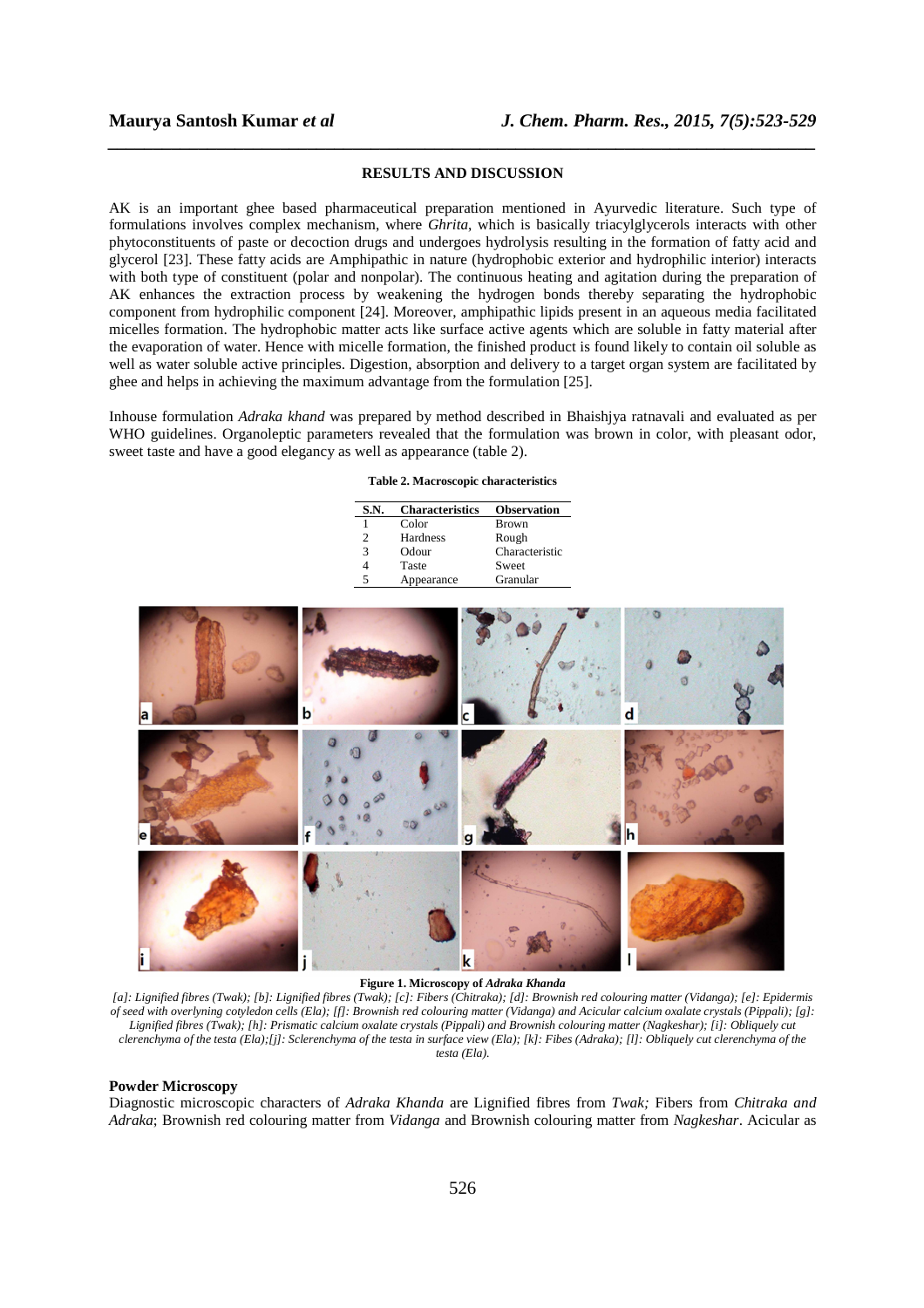well as Prismatic calcium oxalate crystals from *Pippali*; Obliquely cut clerenchyma of the testa, Sclerenchyma of the testa along with Epidermis of seed with overlyning cotyledon cells from *Ela* were observed (**Figure 1**).

*\_\_\_\_\_\_\_\_\_\_\_\_\_\_\_\_\_\_\_\_\_\_\_\_\_\_\_\_\_\_\_\_\_\_\_\_\_\_\_\_\_\_\_\_\_\_\_\_\_\_\_\_\_\_\_\_\_\_\_\_\_\_\_\_\_\_\_\_\_\_\_\_\_\_\_\_\_\_*

# **Physicochemical parameter**

The physicochemical parameter of in-house formulation is given in Table 3. The result obtained from phytochemical screening reveals that phytoconstituents like carbohydrates, alkaloid, saponin and flavonoids were present (Table 4). The standardization of *ghrita* formulation indicated that all values are within the standard ranges. The prepared formulation does not show any microbial growth after 1 month. The formulations are free from any toxic material. The results obtained in this study may be considered as tools for assistance to the regulatory authorities, scientific organization and manufacturers for developing standards. Different fluorescence behavior of the AK was enumerated in table 5.

| S.N | <b>Parameter</b>                             |                 | <b>Results</b>               |  |
|-----|----------------------------------------------|-----------------|------------------------------|--|
| 1.  | Loss on drying $(\% w/w)$                    |                 | Not more than 2.375 %        |  |
| 2.  | <b>Ash Values</b>                            |                 |                              |  |
|     | Total ash $(\% w/w)$                         |                 | Not more than 1.99 %         |  |
|     | Water soluble ash $(\% w/w)$                 |                 | Not more than 0.37 %         |  |
|     | Acid insoluble ash $(\% w/w)$                |                 | Not more than 1.023 %        |  |
| 3.  | <b>Extractive values</b><br>Color of extract |                 |                              |  |
|     | Water                                        | Light brown     | Not less than 8.31 % $(w/w)$ |  |
|     | Methanol                                     | Dark brown      | Not less than 7.70 % $(w/w)$ |  |
|     | Chloroform                                   | Yellowish brown | Not less than 6.55% $(w/w)$  |  |
|     | Ethyl Acetate                                | Dark brown      | Not less than 1.97% $(w/w)$  |  |
|     | Hexane                                       | Dark brown      | Not less than 10.19% $(w/w)$ |  |
| 4.  | Saponification value                         |                 | 56.1                         |  |
| 5.  | $pH$ value (1% aqueous solution)             |                 | 5.66                         |  |
| 6.  | $pH$ value (10% aqueous solution)            |                 | 5.96                         |  |
| 7.  | Ouantitative estimation                      |                 |                              |  |
|     | Reducing Sugar                               |                 | 15.67                        |  |
|     | Volatile oil                                 |                 | Not less than $0.5\%$        |  |
|     | Crude fiber                                  |                 | Not less than 6.43%          |  |
| 8.  | Pesticide residue                            |                 |                              |  |
|     | Chlorinated pesticide residue                |                 |                              |  |
|     | TS1 (First elute)                            |                 | Not more than 0.0009 mg/kg   |  |
|     | TS 2 (Second elute)                          |                 | Not more than $0.011$ mg/kg  |  |
|     | Phosphated pesticide residue                 |                 |                              |  |
|     | TS1 (First elute)                            |                 | Not more than $0.013$ mg/kg  |  |
|     | TS 2 (Second elute)                          |                 | Not more than $0.011$ mg/kg  |  |
|     | TS 3 (third elute)                           |                 | Not more than 0.008 mg/kg    |  |
| 9.  | Heavy metals                                 |                 |                              |  |
|     | Lead (Pb)                                    |                 | Not more than 0.008 ppm      |  |
|     | Cadmium (Cd)                                 |                 | Not more than 0.0001 ppm     |  |
|     | $\text{Zinc}(\text{Zn})$                     |                 | Not more than 0.092 ppm      |  |
|     | Mercury (Hg)                                 |                 | Not more than 0.106 ppm      |  |

#### **Table 3. Physicochemical evaluation**

**Table 4. Phytochemical screening of different extracts** 

| <b>Plant Constituents Test / Reagent</b> | Aqueous extract Alcohol extract |                              | Ethyl acetate extract | <b>Chloroform extract</b> |
|------------------------------------------|---------------------------------|------------------------------|-----------------------|---------------------------|
| <b>Alkoloids</b>                         |                                 |                              |                       |                           |
| Dragendroff's reagent                    |                                 |                              | $^{+}$                | $^+$                      |
| Amino acids                              |                                 |                              |                       |                           |
| Carbohydrate                             |                                 |                              |                       |                           |
| Molisch's reagent                        | $^+$                            | $^+$                         | $^+$                  |                           |
| Fehling solution                         |                                 |                              | $^{+}$                |                           |
| Cardiac glycosides                       |                                 |                              |                       |                           |
| <b>Flavonoids</b>                        |                                 |                              |                       |                           |
| Shinoda/Pew test                         |                                 |                              |                       |                           |
| <b>Saponins</b>                          |                                 |                              |                       |                           |
| Foam test                                |                                 |                              |                       |                           |
|                                          |                                 | $(+)$ : Present; (-): Absent |                       |                           |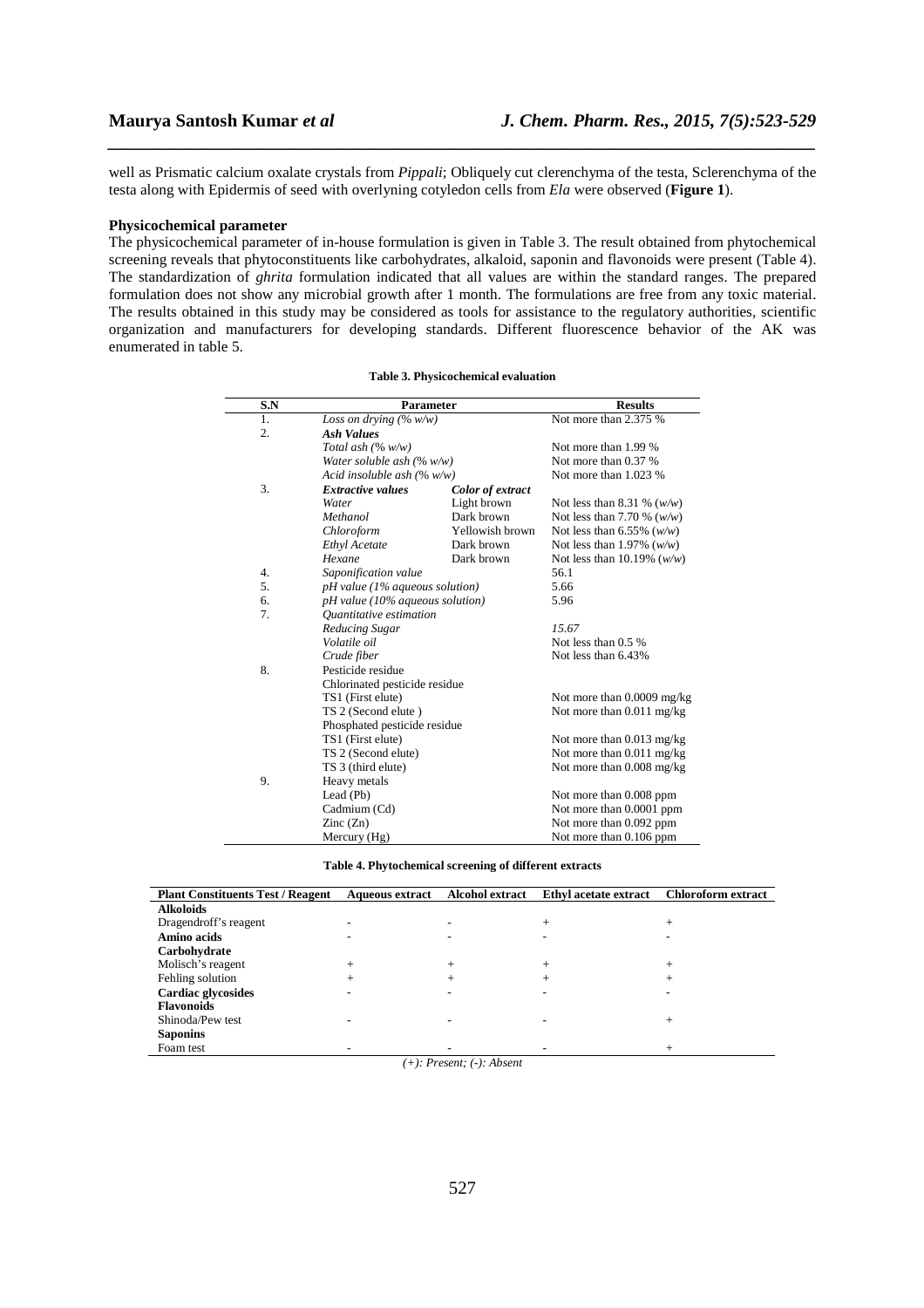| <b>Treatment</b>  | Long U.V. $(\lambda_{\text{max}} 365 \text{ nm})$ | Short U.V. $(\lambda_{\text{max}} 254 \text{ nm})$ |
|-------------------|---------------------------------------------------|----------------------------------------------------|
| NaOH + Methanol   | Springgreen                                       | NF                                                 |
| NaOH + Water      | Limegreen                                         | NF                                                 |
| $HNO3 + Methanol$ | Darkkhaki                                         | NF                                                 |
| $HNO3 + Water$    | Cornflower                                        | NF                                                 |
| $HC1 + H2O$       | Cornflower                                        | NF                                                 |
| $HC1 + Methanol$  | Seagreen                                          | NF                                                 |
| Iodine solution   | Aquamarine                                        | NF                                                 |

*\_\_\_\_\_\_\_\_\_\_\_\_\_\_\_\_\_\_\_\_\_\_\_\_\_\_\_\_\_\_\_\_\_\_\_\_\_\_\_\_\_\_\_\_\_\_\_\_\_\_\_\_\_\_\_\_\_\_\_\_\_\_\_\_\_\_\_\_\_\_\_\_\_\_\_\_\_\_* **Table 5. Fluorescence analysis of** *Adraka Khanda* 

*NF: No Fluorescence* 

# **Quantitative estimation of phytoconstituents**

Total polyphenols were found to be 153.96  $\pm$  1.25 and 176.04  $\pm$  0.72 mg equivalents to gallic acid/g extract in aqueous and methanolic extract respectively. Antioxidant activities of plant extracts were usually linked to their phenolic content. Total flavonoid contents were found to be 2.58 and 2.07 g of rutin equivalents/100 g of sample in aqueous and methanolic extract respectively. It can be due to higher solubility of ginger flavonoids in water than other solvents. Total Tannin contents were found to be 1.54 and 1.07 g of tannic acid equivalents/100 g of sample in aqueous and methanolic extract respectively.

# **Saponification value**

Saponification value represents the length of fatty acid chain with an inverse relation i.e. longer the chain of fatty acid lower is the saponification value, because long chain fatty acid contains lesser number of carboxylic functional groups per unit mass [23]. The Saponification value of AK demonstrates that the formulation contains medium chain fatty acids as main component which are usually thought to be good for health [26].

# **Evaluation of Microbial Content**

Total Aerobic Organisams (CFU/g) was found to be 1.0 x  $10<sup>3</sup>$  but no visible microbes were observed. As the formulation was prepared with milk there is a chance of growth of microbes after some times but *ghrita* base may protect microbial growth. Microbial contamination may reduce different phytoconstituents with time. Therefore, estimation of microbial load is a necessary step in the quality control of the finished products [27].

### **Heavy metals analysis**

The curiosity about safety aspect of Ayurvedic products have been doubted recently and in many western countries. Ayurvedic drugs have been put on trial and banned on the account of high heavy metal contents, which possess a serious problem for Ayurvedic practioner and Ayurvedic industry [28]. Many reports regarding heavy metal toxicity related to Ayurvedic medicines were published from many areas across the world including the Indian subcontinent, North America, the Middle East, Western Europe and Australia [29, 30]. On prolong ingestion, accumulation of these heavy metals take place in body and create severe health problems [31, 32]. Therefore, from safety point of view, it is necessary to examin the maximum permissible Limit of heavy metals in crude drugs and formulations to improve quality standards for these medicines [33].

With increase in demand and commercial propagation of medicinal plants are promoted now a day. Here for the better outcome and to improve the production of useful parts, farmers use organic input such as pesticides. This in turn also added to contamination of plants and formulations with harmful substances. It has become essential that a uniform standard operating procedure should be development regarding every aspect from propagation of the plant to the formulation development so that the required standards could be met and acceptability of the Ayurvedic products could be enhanced across the globe. All the heavy metals are found within the permissible limits which is justifies the safety of AK in context to heavy metal toxicity.

# **CONCLUSION**

Ayurvedic medicine AK has been standardized by intervention of modern scientific quality control measures in the traditional preparation described in classical texts. Preliminary phytochemical studies, heavy metal analysis shows values are within the limits and there are no harmful metals found. It does not contain any harmful microbes such as *Escherichia coli, Salmonella spp., Pseduomonas aeruginosa, Staphylococcus aureus*. *Adraka khanda* can be give internally to the patients for the management of *Sitapitta* (urticaria). The analytical data generated here may be considered as the standard for this formulation and may help in preserving the quality of drug. Looking at the